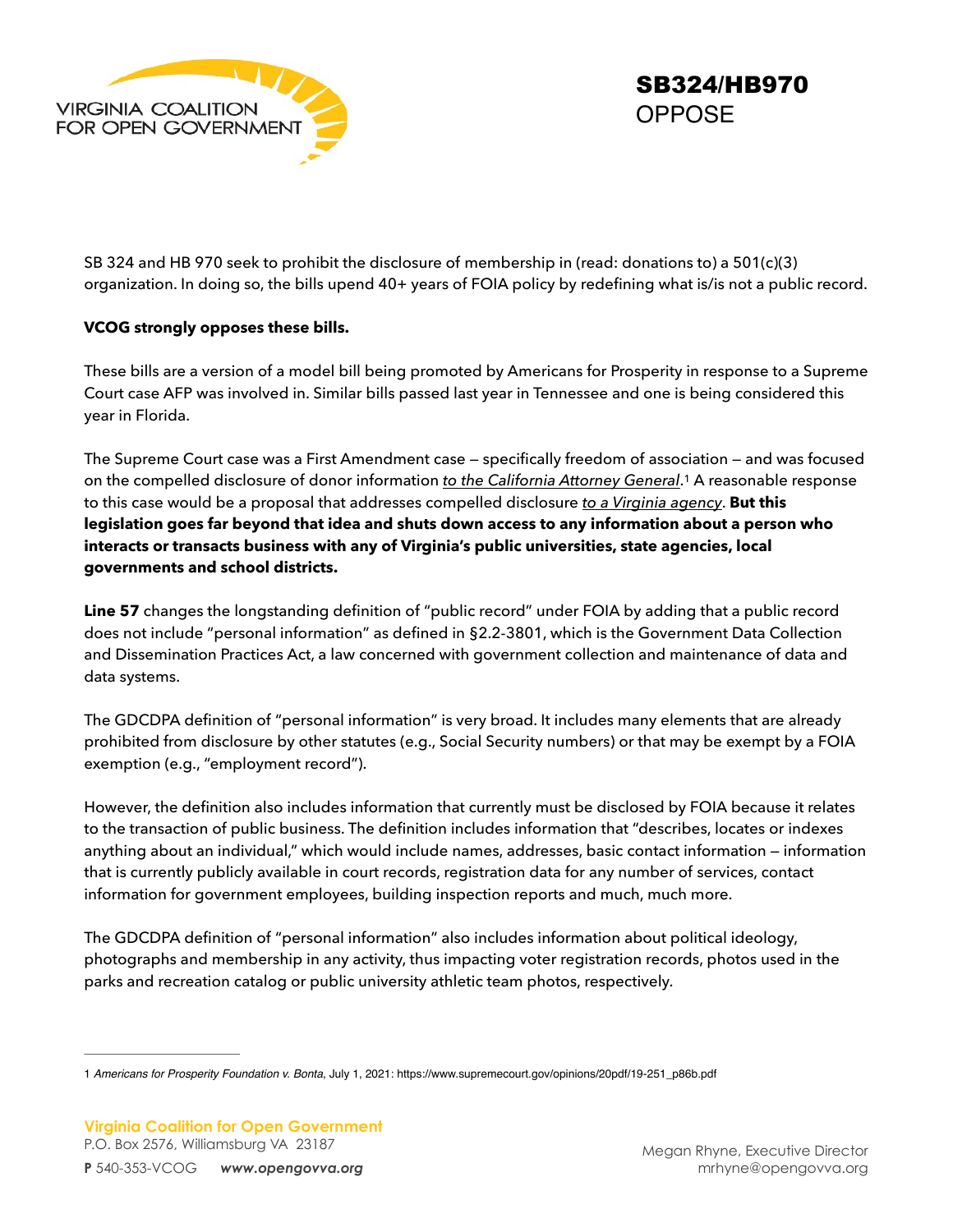

There is no discretion with this change. The proposed legislation says this information is not a public record. The cost of a FOIA request would skyrocket when agencies would be forced to redact all of this "personal information" out of public records.

The weight of redaction would also be heavy on every single FOIA officer who — if some piece of personal information was mistakenly released instead of removed — could be subject to 90 days in jail and/or a \$1,000 fine.

The supposed intent of this bill is to protect donors' First Amendment rights of free association by having to disclose which non-profits they contribute to. That is a narrow issue and one that VCOG does not take a position on (VCOG is a 501(c)(3)). But that is not this bill: *this bill destroys nearly 50 years of understanding of what is considered a public record in Virginia. It cannot stand*.

*Please contact Megan Rhyne (540-353-8264 or [mrhyne@opengovva.org](mailto:mrhyne@opengovva.org)) with questions.*